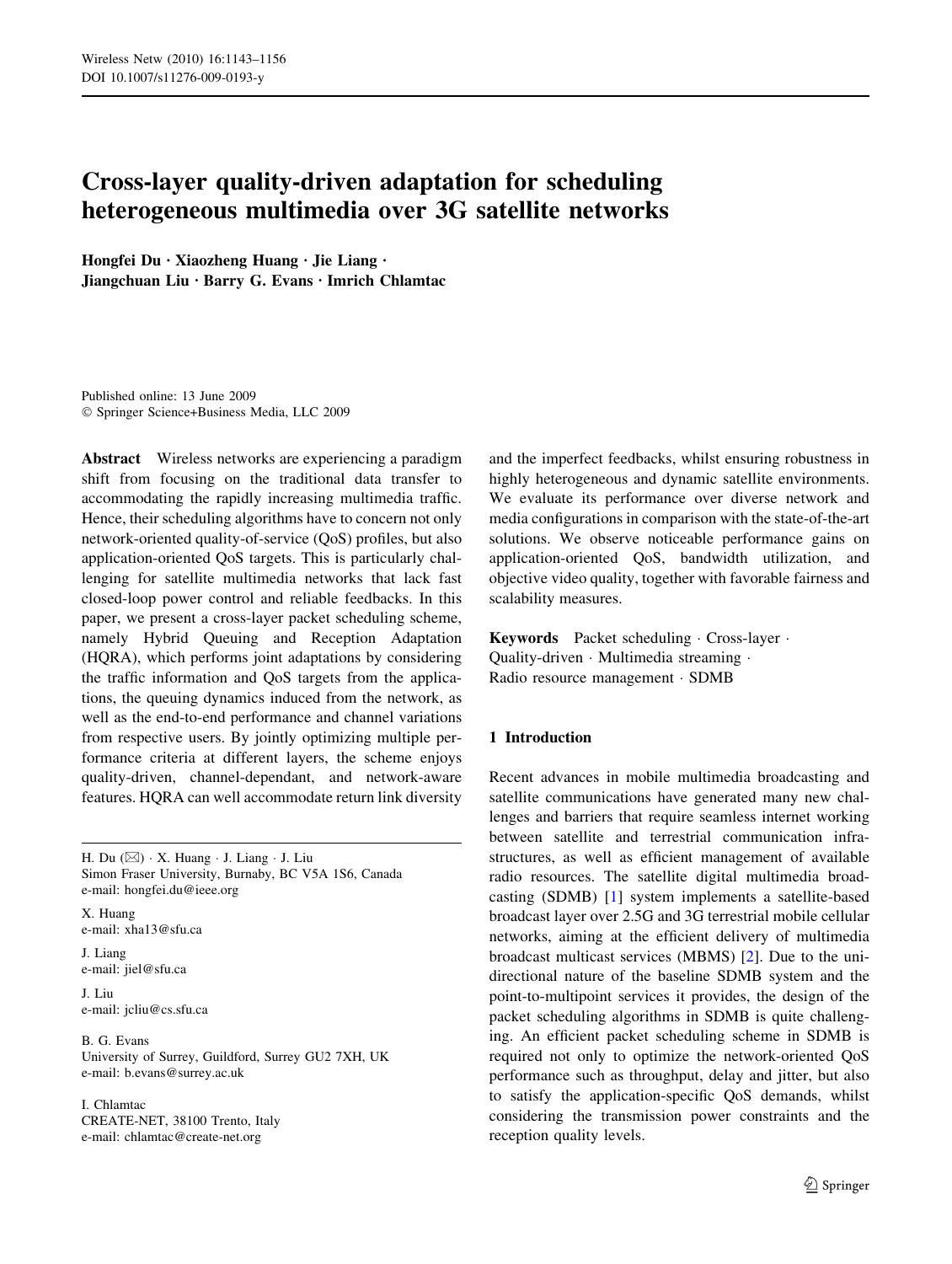There has been an extensive research on efficient scheduling algorithm design for general wireless networks. One interesting approach in this context is delay differentiated scheduling, where waiting time and queuing delay are considered in the packet scheduling, as waiting time priority (WTP) and proportional delay differentiation (PDD) schemes as proposed in [\[3](#page-11-0)] for terrestrial differentiation networks. Authors in [\[4](#page-11-0)] propose a novel approach for Wireless CDMA networks via a QoS-oriented packet scheduling scheme for design optimization. Adaptive proportional fairness (APF) scheduling was proposed in high-speed downlink packet access (HSDPA) system [\[5](#page-11-0)], considering QoS demands for multimedia applications, where the CSI information for individual user can be tracked via return channel.

Given the absence of fast closed-loop power control (CLPC) and the difficulties in acquiring effective channel state information (CSI) and end-to-end (ETE) measures, existing packet scheduling algorithms [[3,](#page-11-0) [4](#page-11-0), [5\]](#page-11-0) targeting at general wireless mobile networks cannot be directly applied in the SDMB system. Traditional SDMB applies a unidirectional transmission mode, in this paper, we consider more advanced scenario with return link available for gathering user/channel related performance. However, schemes in [\[3](#page-11-0), [4](#page-11-0), [5\]](#page-11-0) applied in terrestrial wireless network still can not be applied directly to such a system, the main reasons are multi-folds: (1) the inherent features for a GEO-Sat based communication system is the long-trip delay, which is even negligible for terrestrial links. (2) There is a hard limit on GEO-Sat transmit power, which in turn limits the transmit power from the Sat-GW, the scheduler has to check this hard power constraints in each TTI for allocating the resource/bandwidth, however, the base station in a general wireless network is often considered with unlimited power supply. As such, adaptations as developed in this paper are needed for coping with the aforementioned constraints. (3) We consider multicast/ broadcast service (MBMS), in another word, a single session at the Sat-GW will be transmitted to multiple receivers in different locations spreading over a very wide geographical area. Therefore, the effective collection and estimation of the overall performance from multiple receivers corresponding to a single session is an interesting but challenging task.

Previous studies [[6\]](#page-11-0) address the packet scheduling problems in SDMB via the adaptations of two well-known queuing models, namely multi-level priority queuing (MLPQ) and weighted fair queuing (WFQ). However, both of them suffer from major weaknesses in provisioning QoS-differentiated multimedia services with respect to efficiency and fairness. MLPQ always processes packets starting from the highest QoS class, with queues having the same priority served in a round robin fashion. This scheme favours the high QoS class service, assuring a delay bound for their packets, yet it provides no guarantees for lower QoS classes. Besides, there is no differentiation for queues with the same OoS class. However, rather than prioritizing queues in a strict manner, other QoS metrics (e.g., delay tolerance and guaranteed data rate) should also be considered in the scheduling discipline design. WFQ-based scheduling was motivated and developed in the SDMB system based on the well-known WFQ scheme. The weights are primarily set according to the data rates of the multiplexed service flows rather than its QoS class. Queues with the same QoS class will be served based on its timestamp on its head packet. The performance of WFQ is worse than that of MLPQ in terms of both delay and delayvariation.

On the other hand, the power allocation algorithm used in previous schemes is based on static rate matching (SRM), where the transmit power setting for a physical channel is based on the most demanding reception quality requirement (in terms of energy per bit to noise power spectral density ratio  $E_b/N_o$  of all multiplexed service flows under the target block error rate (BLER). To improve this, the delay differentiation queuing (DDQ) [\[7](#page-11-0)] and the dynamic resource allocation (DRA) algorithm [\[8](#page-11-0)] were investigated in our previous works to optimize the resource allocation using the instantaneous data rate information. DDQ is developed based on the delay-sensitive schemes [\[3](#page-11-0)] proposed in differentiated services networks. DDQbased scheduling performs slightly different as follows. For each TTI, DDQ derives the serving indices based on the average waiting delay for all packets currently in the queue, the average queuing delay for all the packets having left the queue, the packet arrival rate and QoS ratio. Compared with WFQ and MLPQ, DDQ offers improved performance in delay, delay-variation, and channel utilization. However, DDQ experiences unbalanced performance among multiple QoS attributes, namely the gain achieved in one performance attribute leads to the performance degradation in other attributes. Furthermore, multimedia services feature differentiated delay constraints and applies the delay constraints for differentiated services in an equal way may lead to poor QoS guarantee for high priority queues. Therefore the delay profile has to be considered against the respective delay constraints (i.e., maximum acceptable delay) specified by the class of service. Finally, rather than scheduling competing flows in a static manner, to provide more flexible QoS provisioning and maintain optimal resource utilization, it is highly desired that the scheduler is capable of choosing the best scheduling policy according to diverse QoS preferences of the services and instantaneous performance dynamics.

The aforementioned optimizations fail to take into account the CSI information at the receivers, which is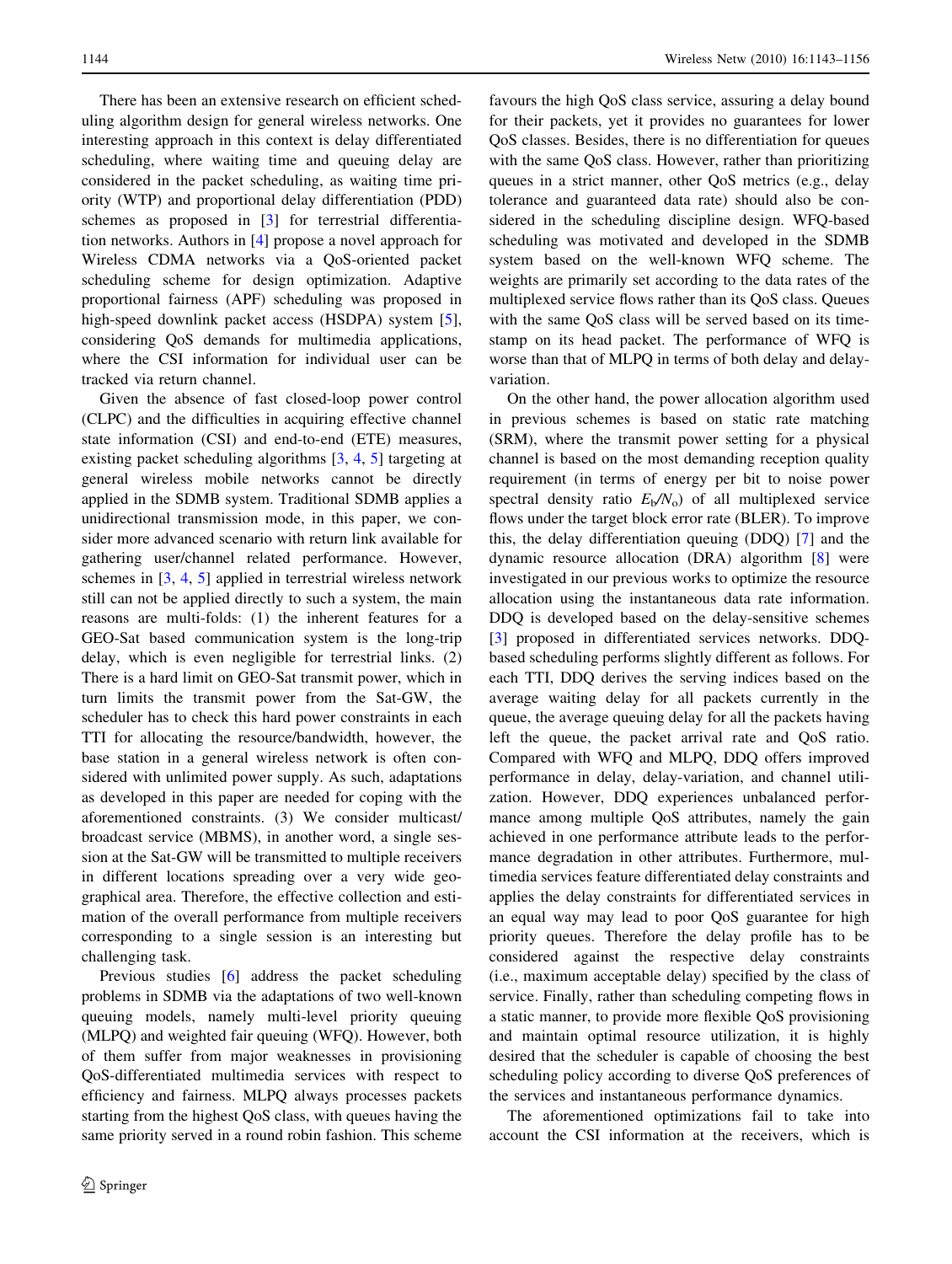<span id="page-2-0"></span>difficult to be used in a unidirectional satellite broadcast/ multicast (BC/MC) network. In this paper, we investigate the major problems encountered in the packet scheduling of conventional unidirectional mobile satellite networks, and propose a novel packet scheduling framework, namely the hybrid queuing and reception adaptation (HQRA), which effectively tracks the queuing dynamics induced from the network and accommodates users with diverse and fast-varying reception conditions.

The existing resource management strategies in the lower layers of SDMB are optimized without explicitly considering the application-specific QoS targets of multimedia applications. Therefore they lead to suboptimal multimedia performance on objective and/or perceptual quality. In this paper, to improve the final delivered reception quality, we employ a cross-layer methodology in HQRA that dynamically adapts the scheduling strategies across the protocol stack by jointly considering the application-layer traffic information and QoS targets, as well as the lower layer queuing and link dynamics. By jointly considering multiple performance criteria available at different layers, the HQRA features quality-driven, channel-dependant, and networkaware properties, thereby optimizing the network-oriented and application-oriented QoS. We discuss the respective issues on return link diversity, the delayed feedback as well as the scalability and flexibility. We evaluate the performance of HQRA over a set of simulation scenarios via discrete event simulations. Comparing with existing schemes in SDMB, our simulation results show that, HQRA not only improves network-oriented performance such as delay, jitter, and channel utilization, but also effectively optimizes the application-oriented QoS, fairness as well as objective video quality, with favorable flexibility and scalability features.

Fig. 1 Interactive satellite

reference model

The rest of this paper is organized as follows. The system reference architecture and the radio resource management (RRM) concept are introduced in Sect. 2. The proposed HQRA strategy is then presented in Sect. [3.](#page-3-0) In Sect. [4](#page-8-0), the evaluation methodology is described. We then proceed in Sect. [5](#page-9-0) with the performance evaluation of the proposed scheme. We summarize our scheme and conclude this paper in Sect. [6](#page-11-0).

# 2 Background

The reference architecture model for the bidirectional satellite multimedia broadcasting network, as shown in Fig. 1, typically consists of a satellite gateway (Sat-GW), a geostationary satellite (GEO-Sat), terrestrial gap-fillers, i.e., intermediate module repeaters (IMRs), and a wide variety of mobile satellite terminals (MSTs) with diverse capabilities and fast-varying channel conditions. Given the severe channel conditions associated with the satellite links, the system employs the Forward Link (FL) via either GEO-Sat (FL-GS) or IMRs (FL-IMR), whilst the interactive activities are maintained by the Return Link (RL) via either Terrestrial Network (RL-TN) or GEO-Sat (RL-GS). Due to the major discrepancies induced between satellite link and terrestrial link in terms of bandwidth, latency and loss, the preferred access link is defined as FL-GS with a RL-TN. Nevertheless, in the presence of blocking or fading of the preferred links, the interactive activities will be maintained via other available links in order to adapt to the fast-varying channel conditions and to maximize the geographical coverage. The functional components involved in this topology are described as follows:

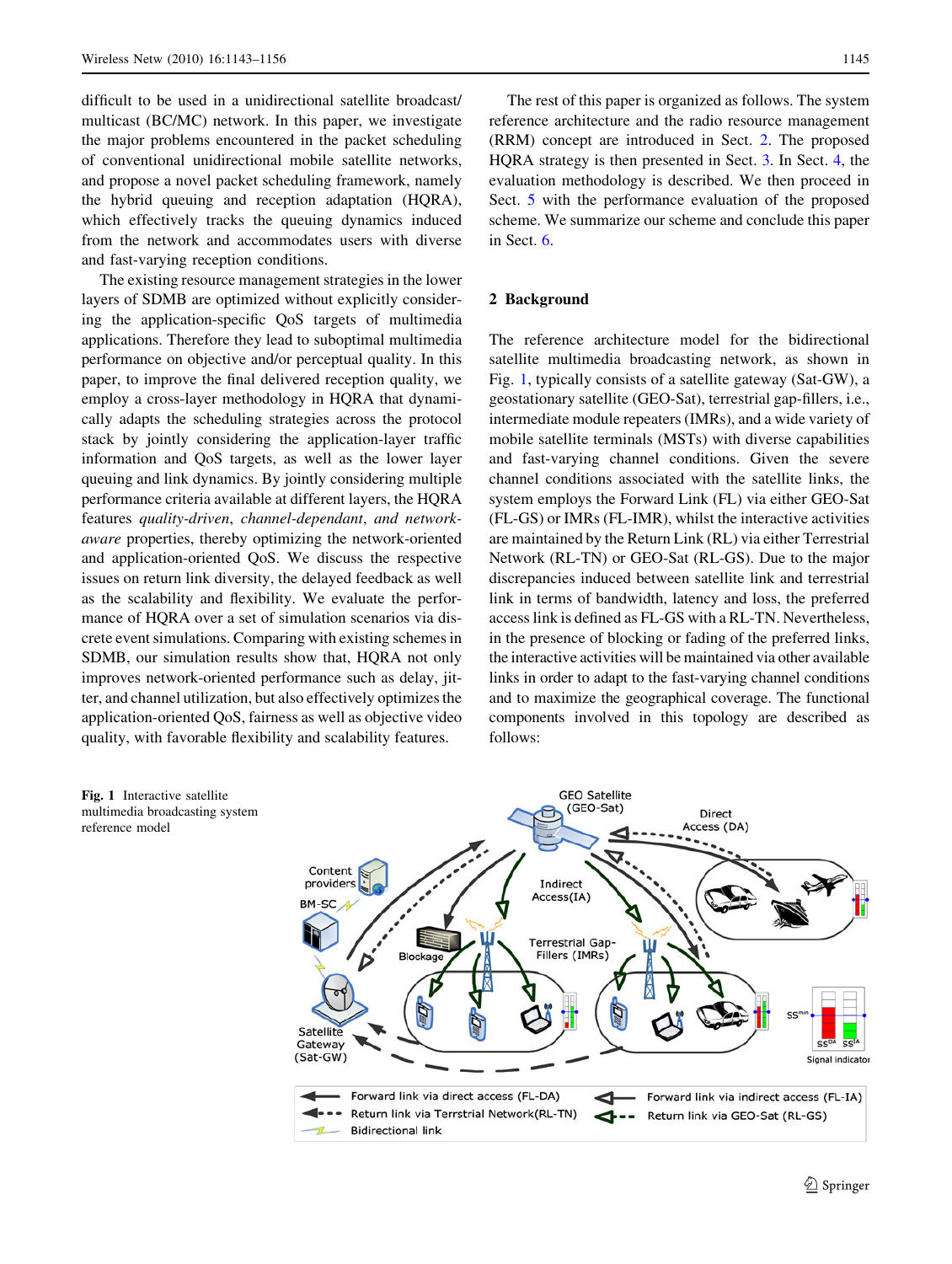- <span id="page-3-0"></span>• Sat-GW: It is connected to an interactive broadcast network service provider via Broadcast/Multicast Service Center (BM-SC) and terrestrial core networks.
- GEO-Sat: It is capable of on-board processing, and is controlled by a remote Network Operation Center (NOC) through a dedicated high-bandwidth channel.
- IMR: It includes a full replacement with terrestrial core network, which can be used to complement the satellite unreachable/blocked coverage, e.g., serious multipath built-up areas, or deep fading/shadowing areas.
- MST: It applies the standard return channel satellite terminals, equipped with built-in channel measurements and evaluation model. The terminal is capable of collecting CSI information from the detectable signals coming from both direct access (DA) and indirect access (IA) links.

We focus on the scheduling area associated with a single spot beam from a Sat-GW, where the resource is allocated to the MSTs according to session QoS demands and user reception quality. Two types of reception signals can be identified at the MSTs: signal from GEO-Sat via direct access  $(SS<sup>DA</sup>)$ ; signal from IMRs via indirect access  $(SS<sup>IA</sup>)$ , as illustrated in Fig. [1](#page-2-0). Let  $SS^{min}$  be the minimum acceptable signal strength for the specific MST in order to maintain the session communication, this threshold depends on the terminal capability. Therefore, three types of receiver reception conditions can be identified for the jth MST for the *i*th session at the *n*th TTI as:

- Type A  $(SS_{i,j}^{DA}(n) > SS_{i,j}^{min} \& SS_{i,j}^{IA}(n) < SS_{i,j}^{min})$ : An example of this scenario can be remote users in farflung geographical locations without the access of terrestrial backhaul infrastructures. In this case, the RL-GS is the only available link.
- Type B  $(SS_{i,j}^{DA}(n) > SS_{i,j}^{min} \& SS_{i,j}^{IA}(n) > SS_{i,j}^{min})$ : This scenario applies to the users in unban/build-up area. The MSTs have excellent access to signals from both GEO-Sat and IMRs.
- Type C  $(SS^{DA}_{i,j}(n) < SS^{min}_{i,j} \& SS^{IA}_{i,j}(n) > SS^{min}_{i,j})$ : This scenario applies to the indoor/in-building users, where the satellite signal is currently blocked; the FL-IMR and RL-TN will be the only link available to maintain the interactive activities.

Based on the above discussions, the recipient member group associated with a typical broadcast scenario can be formed as a combination of MSTs with the reception conditions of Type A, B, and C, while the recipient member group associated with a multicast scenario is formed as any possible subsets of a combination of MSTs with the reception condition of Type A, B, and C.

The radio resource management (RRM) functionalities implemented at the SDMB access layer comprise three

main separated but cooperated parts: packet scheduling, radio resource allocation (RRA), and admission control. Due to the long latency involved in satellite links and the point-to-multipoint services it provides, the design of an efficient RRM scheme is challenging.

The RRA is responsible for the radio bearer configuration at the admission for each session, which estimates the required number of logical/transport/physical channels and maps them from logical channels to transport/physical channels. Each service is mapped onto an MBMS pointto-multipoint Traffic CHannel (MTCH) logical channel [\[9](#page-11-0)], which is mapped onto the Forward Access Channel (FACH) transport channel. At the physical layer, the Secondary Common Control Physical CHannel (S-CCPCHs) can carry one or more FACH(s) via transport channel multiplexing.

The admittance decision of each incoming requested session is handled by the admission control function. An appropriate Transport Format Combination Set (TFCS) for each physical channel must be derived for the packet scheduler to perform the resource allocation.

The long-latency involved in satellite link renders the fast closed-loop power control [[10](#page-12-0)] in the uplink unfeasible. Therefore, the packet scheduler, which is the single function performing short-term resource allocation, becomes the main mechanism for fast resource management and performs the priority handling and transport format (TF) selection tasks. On the other hand, the downlink power allocation should be effectively designed in conjunction with the resource management functions. More specifically, in SDMB, the packet scheduler is responsible for two important tasks that are executed in each transmission time interval (TTI) of the radio bearers:

- Time-multiplexing of service flows with different QoS requirements into physical channels with fixed spreading factor (SF), so as to satisfy these requirements.
- Adjusting the transmit power of the physical channels on the basis of the required reception service quality, i.e., block error rate (BLER), whilst being constrained by the limited transmission power within a satellite beam.

# 3 HQRA: hybrid queuing and reception adaptation

## 3.1 Overview of HQRA

The resource management function is physically implemented at the satellite gateway (Sat-GW). The MST is responsible for estimating the reception condition, which is periodically fed back to the Sat-GW via the terrestrial link with relatively low latency. Existing schemes adopted in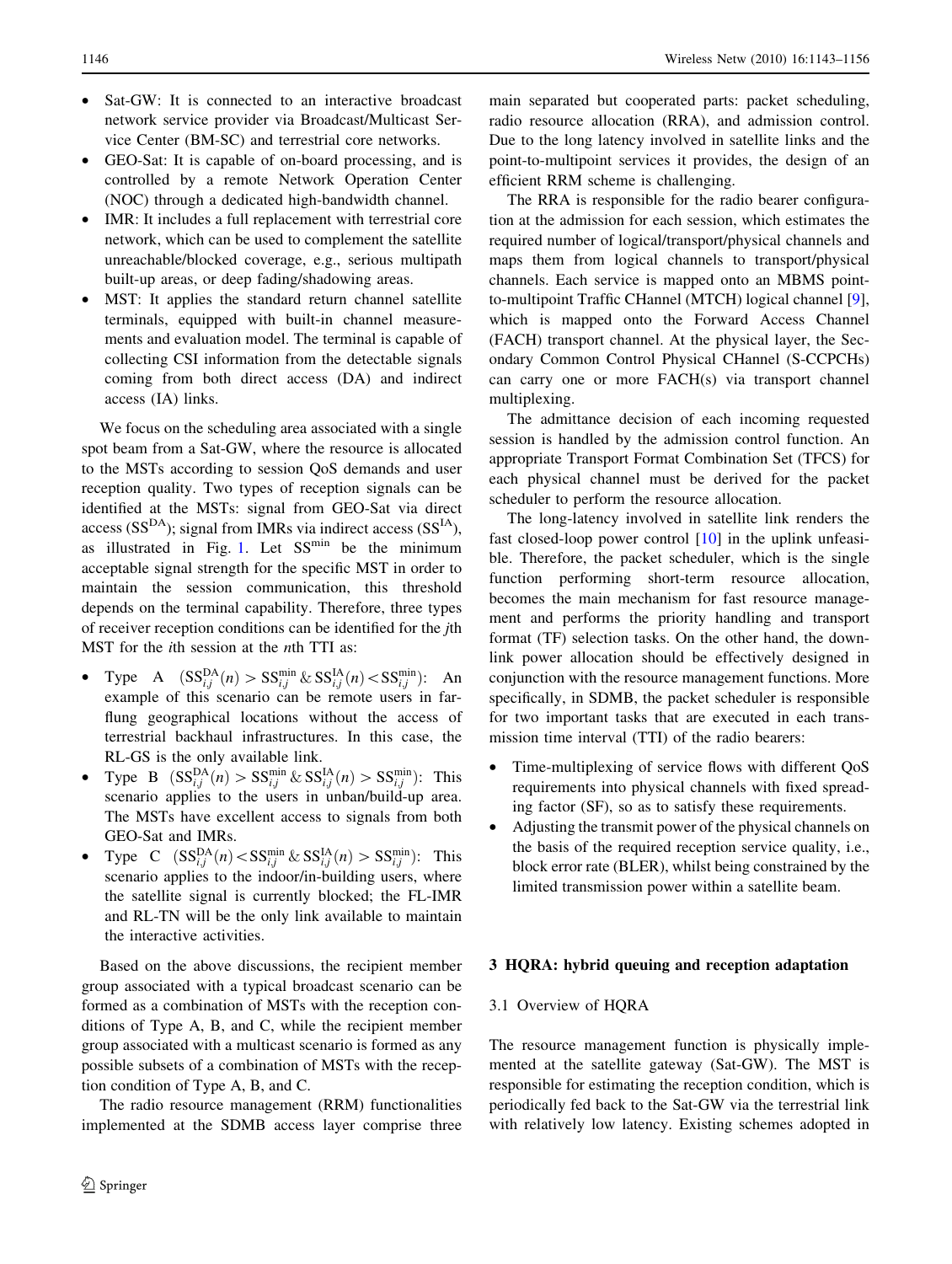the SDMB system are confined to the QoS traffic types, where the resource management entities operate without interacting with other layer functions. This leads to resource waste and an inferior performance on both network performance and application-oriented QoS guarantees.

To address these problems, we propose HQRA (hybrid queuing and reception adaptation), a novel cross-layer quality-driven packet scheduling scheme for the bidirectional SDMB systems. HQRA jointly utilizes the multiple performance measures from across the protocol stacks. First, to cope with the highly vibrating wireless fading channels, the CSI information from physical layer is considered into the scheduling decision policy. Second, it effectively tracks the queuing dynamics in the RLC layer queuing buffer for each competing flows, as an important multi-dimensional performance metrics. Last, the ETE performance is considered via terrestrial feedback channels, aimed at guaranteeing their application layer QoS demands. We address the proposed HQRA cross-layer framework mathematically in subsequent section. Important notations used in this article are listed in Table 1.

Table 1 Important notation table

|                                   | Symbol Semantics                                                                                                            |
|-----------------------------------|-----------------------------------------------------------------------------------------------------------------------------|
| $\gamma_{i,i}^{\text{DA}}(n)$     | SNR associated with the $SS_{i,j}^{DA}(n)$ estimated from the jth<br>MST for the <i>i</i> th session at the <i>n</i> th TTI |
| $\gamma_{i,j}^{\text{IA}}(n)$     | SNR associated with the $SSi,jIA(n)$ estimated from the jth<br>MST for the <i>i</i> th session at the <i>n</i> th TTI       |
| $\gamma_{i,j}^{\min}$             | Minimum SNR associated with the jth MST in the ith<br>session                                                               |
| $\phi_{i,j}^{\text{DA}}(n)$       | Reception index for the <i>i</i> th session at the <i>j</i> th MST from DA                                                  |
| $\phi_{i,j}^{\text{IA}}(n)$       | Reception index for the <i>i</i> th session at the <i>j</i> th MST from IA                                                  |
| $\phi_{i,j}(n)$                   | Overall reception index for the <i>i</i> th session at the <i>j</i> th MST                                                  |
| $\Delta_{i,j}(n)$                 | Delay index for the <i>i</i> th session at the <i>j</i> th MST at the <i>n</i> th TTI                                       |
| $P_{i,j}(n)$                      | PLR index for the <i>i</i> th session at the <i>j</i> th MST at the <i>n</i> th TTI                                         |
| $\Psi_{i,j}(n)$                   | Throughput index for the <i>i</i> th session at the <i>j</i> th MST at the<br>$nth$ TTI                                     |
| $\mathbf{R}_{i,j}(n)$             | Effective reception index for the <i>i</i> th session at the <i>j</i> th MST                                                |
| $\mathbf{Q}_i(n)$                 | Queuing status function (QSF) for the <i>i</i> th transport channel                                                         |
| $\mathbf{R}_{i,x}^{\text{TN}}(n)$ | IMR reception condition for the <i>i</i> th session in the RL-TN                                                            |
| $\mathbf{\hat{R}}_i(n)$           | Overall reception condition for the <i>i</i> th session                                                                     |
| $\mathbf{R}^{\text{GS}}_i(n)$     | Reception condition for the <i>i</i> th session with RL-GS                                                                  |
| $\mathbf{R}_{i}^{*}(n)$           | Reception condition threshold for the <i>i</i> th transport channel                                                         |
| $\alpha_i$                        | Application prescribed QoS rank for the <i>i</i> th session                                                                 |
| $T_i(n)$                          | Queuing delay profile of <i>i</i> th FACH at the <i>n</i> th TTI                                                            |
| $\Lambda_i(n)$                    | Buffer occupancy profile of <i>i</i> th FACH at the <i>n</i> th TTI                                                         |
| $\Gamma_i(n)$                     | Data rate profile of <i>i</i> th FACH at the <i>n</i> th TTI                                                                |
| $E_i(n)$                          | Buffer overflow probability profile of <i>i</i> th FACH at the <i>n</i> th<br>TTI                                           |
| $H_i(n)$                          | Buffer throughput profile of <i>i</i> th FACH at the <i>n</i> th TTI                                                        |

#### 3.2 Effective reception evaluation

Given the diverse and time-varying propagation channel conditions a receiver may experience, it is expected that the MSTs can effectively capture their instantaneous channel and link variations. As shown in Fig. [2](#page-5-0), the MST performs the measurements and the evaluations on the received channel quality, and generates a ''reception status table (RST)'', which includes essential user-oriented performance metrics. We define the instantaneous SNR associated with the  $SS^{DA}_{i,j}(n)$  and  $SS^{IA}_{i,j}(n)$  estimated from the jth MST for the *i*th session at the *n*th TTI as  $\gamma_{i,j}^{\text{DA}}(n)$ ,  $\gamma_{i,j}^{\text{IA}}(n)$ , respectively. The minimum acceptable SNR associated with the jth MST in the *i*th BC/MC group is denoted as  $\gamma_{i,j}^{\min}$ . To determine the most appropriate mode of return link from either RL-GS or RL-TN, we define the reception indices for the ith session at the jth MST from DA and IA as  $\phi_{i,j}^{DA}(n)$  and  $\phi_{i,j}^{IA}(n)$ , respectively, which are given by:

$$
\begin{cases}\n\phi_{i,j}^{\text{DA}}(n) = \frac{\gamma_{i,j}^{\text{DA}}(n)}{\gamma_{i,j}^{\min}} & \text{for } \text{SSDA} \\
\phi_{i,j}^{\text{IA}}(n) = \frac{\gamma_{i,j}^{\text{IA}}(n)}{\gamma_{i,j}^{\min}} & \text{for } \text{SSIA}\n\end{cases}
$$
\n(1)

Based on the reception index derived in Eq. 1, the return link mode for the ith session at the jth MST is determined by:

$$
RL_{i,j}^{\text{Mode}} = \begin{cases} RL - TN, & \text{if } \phi_{i,j}^{\text{IA}}(n) \ge 1 \\ RL - GS, & \text{if } \phi_{i,j}^{\text{IA}}(n) < 1 \& \phi_{i,j}^{\text{DA}}(n) \ge 1 \\ \text{none}(\text{without RL}), \text{ else} \end{cases}
$$
(2)

Therefore, the overall reception index  $\phi_{i,j}(n)$  for the *i*th session at the jth MST can be obtained by:

$$
\phi_{ij}(n) = \frac{\gamma_{ij}^{\text{DA}}(n) + \gamma_{ij}^{\text{IA}}(n)}{2 \cdot \gamma_{ij}^{\min}} \tag{3}
$$

It reflects the current SNR performance for the corresponding MST, and is included in the RST as one of the CSI metrics.

The transmission delay considered is the ETE performance metric measured at the respective MSTs. We define the mean delay  $d_{i,j}(n)$  for the *i*th session at the *j*th MST until the nth TTI as:

$$
\overline{d_{i,j}}(n) = \frac{\sum_{k=1}^{N_{i,j}(n)} (t_{i,j}^{\text{MST}}(k) - t_{i,j}^{\text{Sat-GW}}(k))}{N_{i,j}(n)}
$$
(4)

na sa k

where the  $N_{i,j}(n)$  is the number of packets that have been received by the *j*th MST until the *n*th TTI,  $t_{i,j}^{\text{Sat-GW}}(k)$  is the time for the kth packet in the ith session leaving from Sat-GW,  $t_{i,j}^{\text{MST}}(k)$  is the time for the kth packet in the *i*th session arriving at the MST.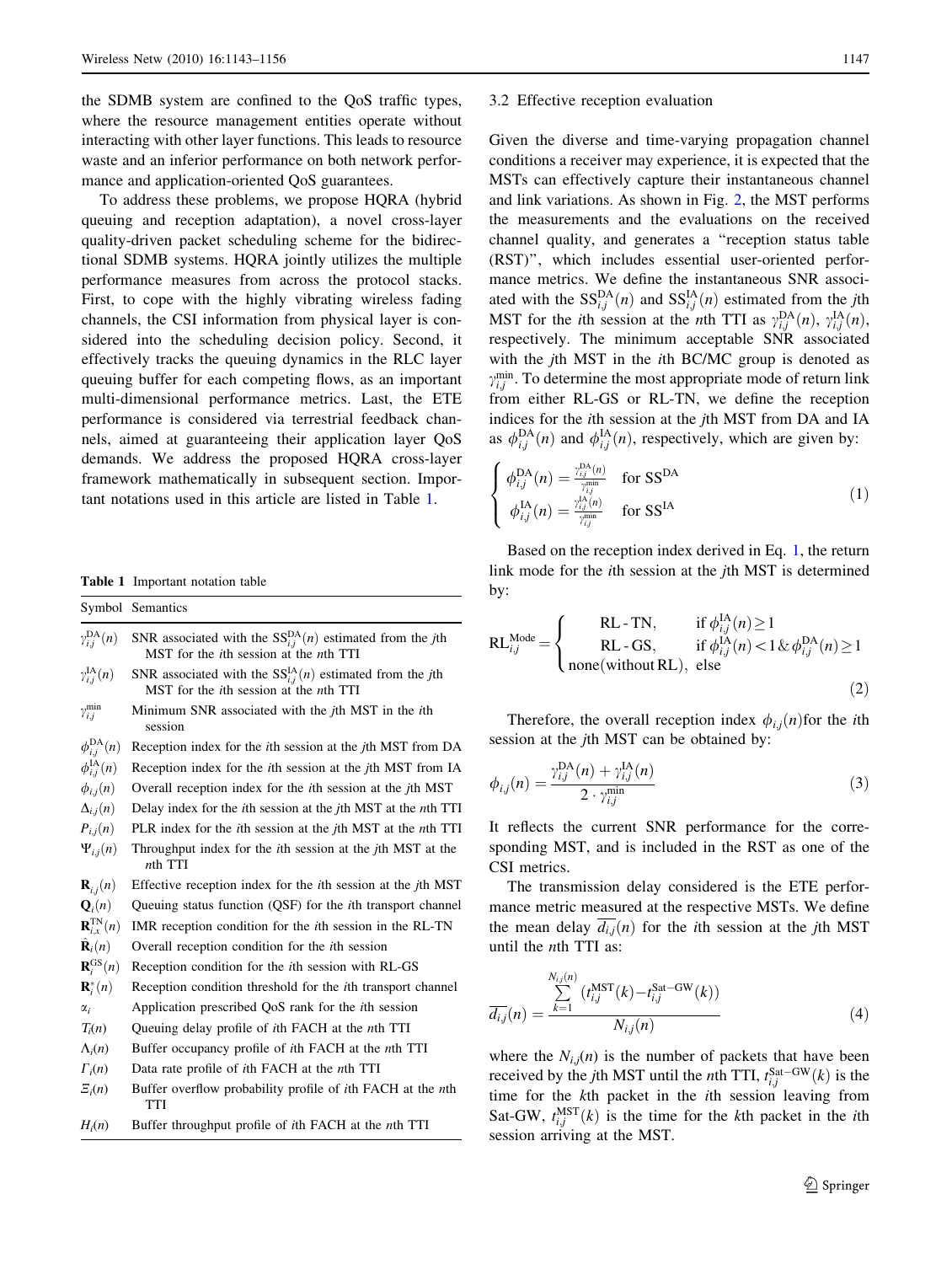<span id="page-5-0"></span>



The ETE delay threshold is characterized by the application-specified maximum acceptable delay. Let  $d_i^*$  denote the maximum acceptable delay for the ith session. We associate with the jth MST an *delay index*  $\Delta_{i,j}(n)$ , which is given by:

$$
\Delta_{i,j}(n) = \begin{cases} \n\frac{1}{d_{i,j}(n)} & \text{if } \overline{d_{i,j}}(n) \le d_j^* \\ \n\frac{d_{i,j}(n)}{d_i^*} & \text{if } \overline{d_{i,j}}(n) > d_i^* \n\end{cases} \tag{5}
$$

The packet loss in the propagation path is one of the most crucial factors impacting the QoS. Let  $\rho_i^*(n)$  denote the target PLR for the *i*th session. The *PLR index*  $P_{i,j}(n)$  is defined as:

$$
P_{i,j}(n) = \begin{cases} \n\frac{1}{\rho_{i,j}(n)} & \text{if } \overline{\rho_{i,j}}(n) \le \rho_i^* \\ \n\frac{\overline{\rho_{i,j}}(n)}{\rho_i^*} & \text{if } \overline{\rho_{i,j}}(n) > \rho_i^* \n\end{cases} \tag{6}
$$

where  $\overline{\rho_{i,j}}(n)$  denotes the mean PLR at the jth MST in the ith session achieved until the nth TTI.

The ETE throughput is measured as the ratio between the total bits arrived in the jth MST up to current time to the total bits that have been transmitted from the Sat-GW. Let  $\theta_i^*$  denote the target throughput for the *i*th session, the throughput index  $\Psi_{i,j}(n)$  associated with the jth MST is given by:

$$
\Psi_{i,j}(n) = \begin{cases} 1 & \text{if } \overline{\theta_{i,j}}(n) \ge \theta_i^* \\ \frac{\theta_i^*}{\theta_{i,j}(n)} & \text{if } \overline{\theta_{i,j}}(n) < \theta_i^* \end{cases}
$$
(7)

where  $\overline{\theta_{i,j}}(n)$  denotes the mean throughput of the jth MST in the ith session that has been achieved so far.

At the Sat-GW, upon receiving the RSTs from respective MSTs, an *effective reception index*  $\mathbf{R}_{i,j}(n)$  is obtained:  $\mathbf{R}_{ij}(n) = \phi_{ij}(n) \cdot \Delta_{ij}(n) \cdot P_{ij}(n) \cdot \Psi_{ij}(n)$  (8)

3.3 Return link adaptation

To effectively manage the radio resources and maximize the channel capacity, the HQRA adopts a novel return link adaptation (RLA) scheme to adapt the scheduling policies based on whether a return path from terrestrial network or satellite is used. A unified reception estimation (URE) is defined in HQRA to effectively retrieve the reception conditions for a MST, based on the measurements on both SS<sup>DA</sup> and SS<sup>IA</sup>.

To increase the reliability and scalability of the overall scheduling performance, we perform an intermediate evaluation at the IMRs. It conducts the measurements and assessments on all the BC/MC members in its IMR cell, and then reports the overall status of the IMR cell to the Sat-GW. The URE applies differentiated treatments on the MSTs accordingly, based on whether a RL-TN or RL-GS is used for the channel feedback.

Return Link (RL) via either Terrestrial Network scenario: for the MSTs with an accessible terrestrial return link, each IMR performs the initial gathering of the channel status for these MSTs in the ith BC/MC group and reports it altogether to the Sat-GW. The overall reception condition for all the BC/MC members in the xth IMR cell is defined as a metric:

$$
\mathbf{R}_{i,x}^{\text{TN}}(n) = \left\{ \mathbf{R}_{i,1}(n), \mathbf{R}_{i,2}(n), \ldots, \mathbf{R}_{i,q}(n) \right\}
$$
 (9)

where  $q$  is the total number of active BC/MC clients for the session *i* with RL-TN in the IMR cell. This initial reception condition gathering scheme is capable of presenting the performance for entire IMR cell in the form of a metrics including the respective performance of its MST members whilst distributing the involved computational complexity from the Sat-GW to respective IMRs.

Return Link (RL) via GEO-Sat scenario: for the MSTs with only DA signal, the RL-GS will be the only way for the Sat-GW interworking with the remote MSTs. The overall reception condition for all the BC/MC members with RL-GS is gathered at the GEO-Sat, and is defined as:

$$
\mathbf{R}_i^{\mathrm{GS}}(n) = \left\{ \mathbf{R}_{i,1}(n), \mathbf{R}_{i,2}(n), \ldots, \mathbf{R}_{i,p}(n) \right\}
$$
 (10)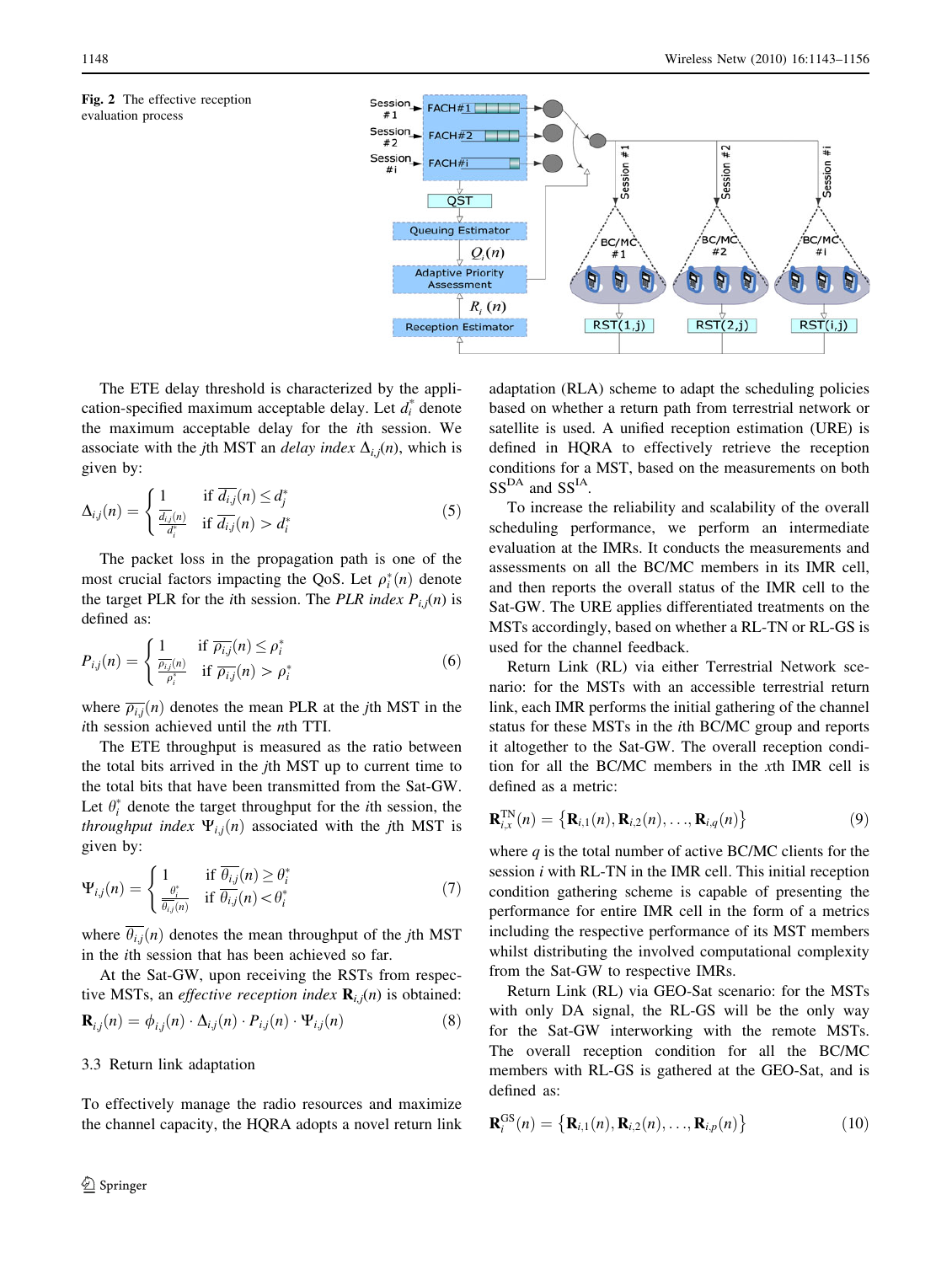

Fig. 3 Analysis on delay-differentiation reception condition capturing

where  $p$  is the total number of active BC/MC clients for session  $i$  with RL-GS. The delay difference between RL-TN and RL-GS is estimated as around 240–250 ms, indicated by e, depending on the locations of the MSTs. Therefore, differentiation and adaptation on delayed feedback from MSTs are of significant importance on the overall reliability and scalability of the hybrid network. We illustrate the delay-differentiation issues in Fig. 3.

Upon receiving the RSTs from all the members associated BC/MC group, from both IMRs and GEO-Sat. To consider both the aforementioned scenarios, an overall reception condition for the ith session is defined as:

$$
\hat{\mathbf{R}}_i(n) = \left\{ \bigcup_{x=1}^X \bigcup_{m=n-W}^n \mathbf{R}_{i,x}^{\text{TN}}(m) \right\} \cup \left\{ \bigcup_{m=n-\lfloor W-\varepsilon/T_{m} \rfloor}^n \mathbf{R}_i^{\text{GS}}(m) \right\}
$$
(11)

where  $W$  is the sliding window size,  $X$  is the total number of IMRs involved in the BC/MC group,  $|x|$  computes the biggest integer that is smaller than  $x$ . Equation 11 considers two metrics:

- Diverse return link related metrics, i.e., from terrestrial network or from GEO-Sat. This delay adaptation is of prime importance in long-latency GEO-Sat scenario.
- Historical CSI of the most recent effective packets that best reflect the current reception condition. It can greatly enhance the robustness against highly vibrating wireless channels.

#### 3.4 Queuing status estimation at Sat-GW

As another essential criterion in HQRA, the queuing dynamics induced in the queuing buffer at the Sat-GW is fed into the scheduler via ''queuing status table'' (QST), which includes the essential metrics indicating the queuing and buffer status. To perform the queuing status estimation, we define the queuing status function (QSF)  $Q_i(n)$  for the ith transport channel at the nth TTI as:

$$
Q_i(n) = \alpha_i \cdot T_i(n) \cdot \Lambda_i(n) \cdot \Gamma_i(n) \cdot \Xi_i(n) \cdot H_i(n),
$$
  
\n\*20*ci* = 1, ..., *I*; *n* = 1, ..., *N* (12)

where  $\alpha_i$  is the application-specific traffic rank for the *i*th session, I is the total number of competing FACHs, N is the total number of TTI during the session transmission. For each TTI, the instantaneous queuing behaviors in the ith FACH can be characterized by a multi-dimensional vector. Each profile denotes instantaneous performance coefficient based on its targeted performance.

The first involved profile  $\alpha_i$ , namely the *QoS profile*, is a time-independent parameter designated for each queue, reflecting the comparative traffic priority level of the service carried by the *i*th FACH. A higher  $\alpha_i$  indicates a higher priority of the session. It is worth noting that the QoS profile is the premier criterion in the QSF, which means that for majority of the time, the high QoS session will be served ahead of their low QoS counterparts.

Queuing delay experienced in the RLC buffer is employed in defining the delay-related metric in the Sat-GW. We define the mean queuing delay for the ith FACH until the nth TTI as:

$$
\overline{\tau_i}(n) = \frac{\sum\limits_{k \in \Delta_i(n)} \tau_{i,k}^q(n) + \sum\limits_{k \in \Theta_i(n)} \tau_{i,k}^q(n)}{N_i^l(n) + N_i^q(n)}, \quad i = 1, \ldots, I
$$
\n
$$
n = 1, \ldots, N
$$
\n(13)

where  $N_i^l(n)$  is the number of packets that have left the *i*th queue before the *n*th TTI,  $N_i^q(n)$  is the number of packets that are queuing in the ith FACH buffer at the nth TTI,  $\Delta_i(n)$ : = {1, 2, ...,  $N_i^l(n)$ },  $\Theta_i^{l}(n)$ },  $\Theta_i(n)$ : = { $N_i^{l}(n)+1$ ,  $N_i^l(n)+2,...,N_i^l(n)+N_i^q(n)$ ,  $\tau_{i,k}^q(n)$  is the current queuing delay for the kth packet arrived in the ith FACH, which is defined as:

$$
\tau_{i,k}^q(n) = \begin{cases} T_i^{\text{lev}}(k) - T_i^{\text{avl}}(k) & \text{if } k < N_i^l(n) \\ n \cdot T_{ti} - T_i^{\text{avl}}(k) & \text{if } k > N_i^l(n) \end{cases}, \quad i = 1, \dots, N \tag{14}
$$

where  $n \cdot T_{ti}$  represents current timing,  $T_i^{\text{avl}}(k)$  and  $T_i^{\text{lev}}(k)$ denote the arrival time and leaving time for the kth packet in the ith queue.

A queuing delay threshold is assigned to each session based on the application-specified quality demands on queuing delay. Let  $\tau_i^*$  denote the maximum acceptable queuing delay for the ith FACH specified by session's QoS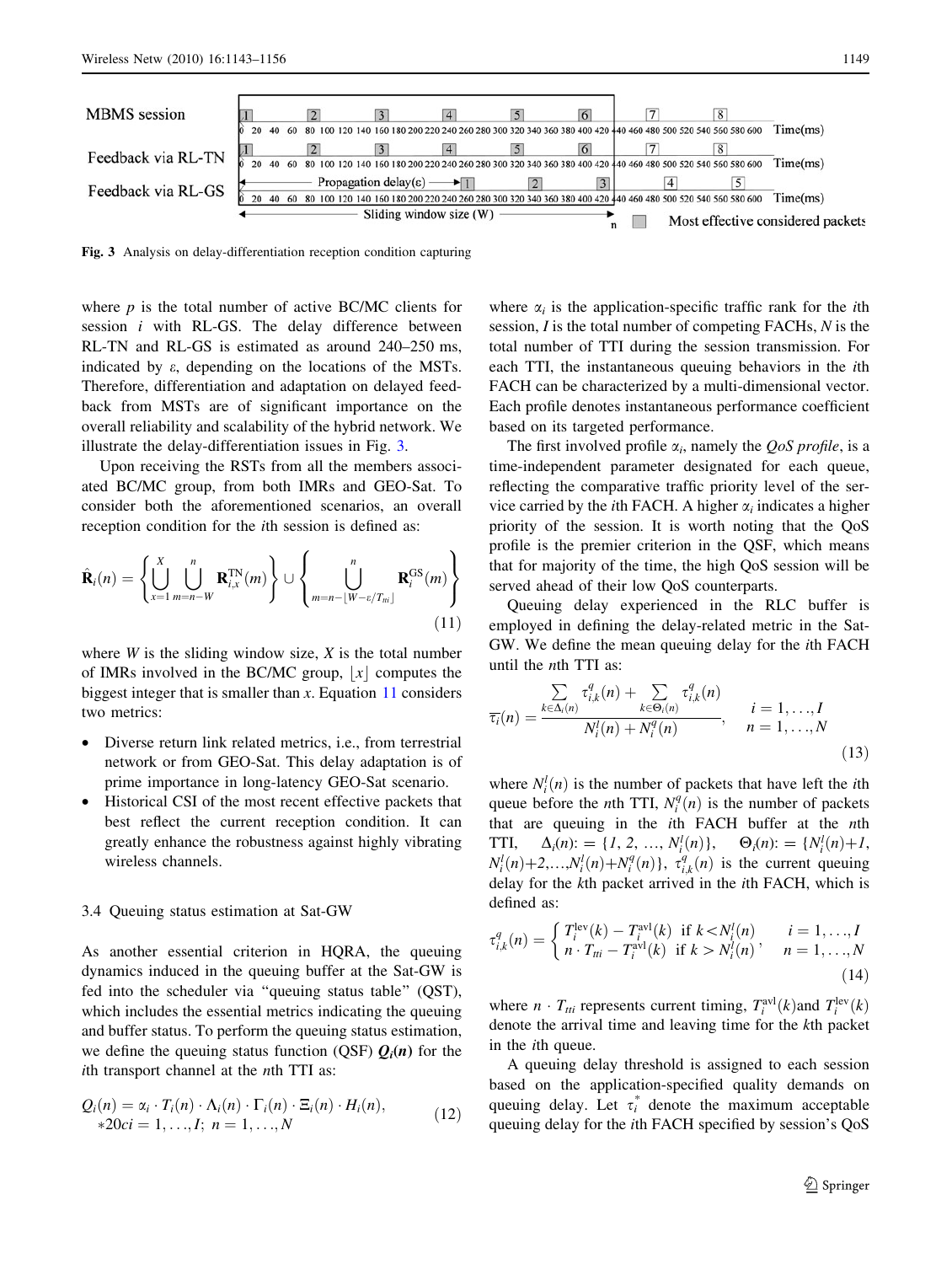requirements. We associate with the *i*th FACH a *queuing* delay profile  $T_i(n)$ , which is given by:

$$
T_i(n) = \begin{cases} 1 & \text{if } \overline{\tau_i}(n) \leq \tau_i^* \\ \frac{\overline{\tau_i}(n)}{\tau_i^*} & \text{if } \overline{\tau_i}(n) > \tau_i^* \end{cases}, \quad i = 1, ..., I \qquad (15)
$$

Once the finite length buffer at the Sat-GW is employed, it is vital, especially for loss-sensitive service, to maintain the queue length to prevent excessive buffer overflow. Let  $\lambda_i^*$  denote the maximum buffer length for the *i*th FACH. A buffer occupancy profile  $\Lambda_i(n)$  is defined for the *i*th FACH, which is given by:

$$
\Lambda_i(n) = \begin{cases} 1 & \text{if } \lambda_i(n) \leq \lambda_i^* \cdot \sigma_i \\ \frac{\lambda_i(n)}{\lambda_i^* \cdot \sigma_i} & \text{if } \lambda_i(n) > \lambda_i^* \cdot \sigma_i \end{cases}, \quad i = 1, \dots, I \qquad (16)
$$

where  $\sigma_i$  is the buffer occupancy threshold, providing a safe bound for the buffer length,  $\lambda_i(n)$  denotes the instantaneous queue length of the ith FACH at current TTI.

The date rate profile is calculated as the ratio of the service required/guaranteed data rate against the mean data rate at current time. Let  $\gamma_i^*$  denote the guaranteed data rate for the ith FACH, the data rate profile of the ith FACH is defined as:

$$
\Gamma_i(n) = \begin{cases} 1 & \text{if } \overline{\gamma_i}(n) > \gamma_i^* \\ \frac{\gamma_i^*}{\overline{\gamma_i}(n)} & \text{if } \overline{\gamma_i}(n) \leq \gamma_i^* \end{cases}, \quad i = 1, \dots, I \qquad (17)
$$

where  $\overline{\gamma_i}(n)$  denotes the mean data rate of ith FACH achieved until the nth TTI, which is determined by:

$$
\overline{\gamma_i}(n) = \sum_{k=1}^{N_i^l(n)} S_{i,k} / n \cdot T_{ti}, \quad i = 1, \ldots, I
$$
  
\n
$$
n = 1, \ldots, N
$$
\n(18)

where  $S_{i,k}$  represents packet size for the *k*th packet in the *i*th FACH.

The packet loss available at the Sat-GW is also confined to the buffer overflow probability (BOP). Let  $\zeta_i^*$  denote the acceptable BOP for the *i*th FACH,  $\delta_i$  is the BOP threshold for the *i*th FACH. The *BOP profile*  $\Xi_i(n)$  is defined as:

$$
\Xi_i(n) = \begin{cases} \frac{1}{\xi_i(n)} & \text{if } \overline{\xi_i}(n) \leq \xi_i^* \cdot \delta_i \\ \frac{\overline{\xi_i}(n)}{\xi_i^* \cdot \delta_i} & \text{if } \overline{\xi_i}(n) > \xi_i^* \cdot \delta_i \end{cases}, \quad i = 1, \dots, I \quad (19)
$$

where  $\overline{\xi_i}(n)$  denotes the mean BOP of the *i*th FACH achieved until the nth TTI, which is defined as:

$$
\overline{\xi_i}(n) = \frac{N_i^d(n)}{N_i^q(n) + N_i^l(n)}, \quad i = 1, \dots, I
$$
\n
$$
n = 1, \dots, N
$$
\n(20)

where  $N_i^d(n)$  represents the total number of packets that are dropped due to buffer overflow for the ith FACH until the nth TTI.

We define the buffer throughput as the ratio between the total bits arrived in a queue to the total bits that have been

<sup>2</sup> Springer

successfully transmitted to the physical channel for radio frame transmission. Let  $\eta_i^*$  denote the target buffer throughput for the ith FACH, the buffer throughput profile  $H_i(n)$  for the *i*th FACH is given by:

$$
H_i(n) = \begin{cases} 1 & \text{if } \overline{\eta_i}(n) > \eta_i^* \cdot \varphi_i \\ \frac{\eta_i^* \cdot \varphi_i}{\overline{\eta_i}(n)} & \text{if } \overline{\eta_i}(n) \leq \eta_i^* \cdot \varphi_i \end{cases}, \quad i = 1, \dots, I \qquad (21)
$$

where  $\varphi_i$  is the buffer throughput ratio threshold of the *i*th FACH,  $\overline{\eta_i}(n)$  denotes the mean buffer throughput of the *i*th FACH that has been achieved so far, which is defined as:

$$
\overline{\eta_i}(n) = B_i^s(n) \big/ B_i^a(n), \quad i = 1, \dots, I
$$
  
\n
$$
n = 1, \dots, N
$$
\n(22)

where  $B_i^s(n)$  is the total number of bits that are successfully transmitted for the *i*th FACH until current TTI,  $B_i^a(n)$ represents the total number of bits that are arrived in the ith FACH so far.

### 3.5 Adaptive priority assessment at Sat-GW

Based on the  $Q_i(n)$  for each session at the Sat-GW, in conjunction with the  $\hat{\mathbf{R}}_i(n)$  evaluated from all the MSTs in a BC/MC group, HQRA at the Sat-GW performs the adaptive priority assessment (APA) to derive an overall priority for each FACH.

Throughout this paper, let us assume the feedback report is perfectly generated at the MSTs and is reliably fed back to the Sat-GW, reporting the current CSI and E2E conditions. Upon receiving the feedback information from each MST member j of the intended BC/MC group in a dynamic and periodical manner, the MST subsequently derives the overall reception level  $L_i(n)$  for each session i associated with the entire BC/MC group as:

$$
\mathbf{L}_{i}(n) = Prob\{\mathbf{R}_{i,j}(n)|\mathbf{R}_{i,j}(n) \geq \mathbf{R}_{i}^{*}(n)\},
$$
  

$$
\mathbf{R}_{i,j}(n) \in \hat{\mathbf{R}}_{i}(n), \quad j = 1, 2, ..., J
$$
 (23)

Equation 23 is a measure of the conditional probability of the number of members given a good reception condition over the total number of members; where  $J$  is the total number of members in the *i*th BC/MC group,  $L_i(n)$ represents the instantaneous percentage of MSTs whose reception level are above the predefined thresholds  $\mathbf{R}_i^*(n)$ within the specific BC/MC group. The scheduler then estimates the overall priority of each session as:

$$
\mathbf{P}_i(n) = \mathbf{L}_i(n) \cdot \mathbf{Q}_i(n) \tag{24}
$$

The queues with a higher  $P_i(n)$  will be scheduled ahead of theirs lower priority counterparts. In this way, HQRA performs distributed and hybrid considerations on retrieving the CSI and ETE metrics from users, whilst keeps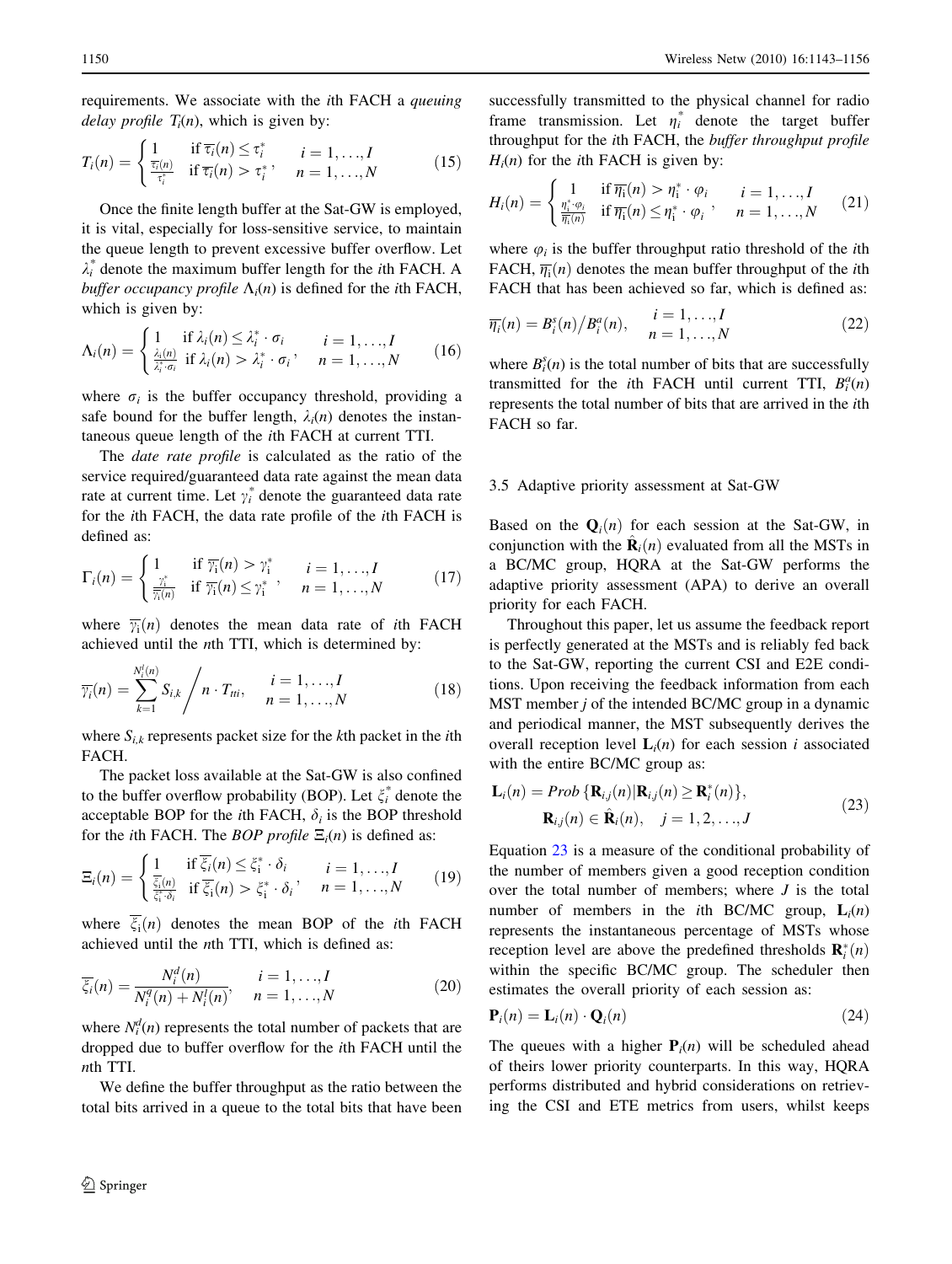<span id="page-8-0"></span>tracking the queuing dynamics involved in the Sat-GW.

#### 3.6 Flexibility and scalability analysis

By employing the RLA and APA schemes, HQRA provides essential adaptations to both satellite link and terrestrial link, tolerating a wide range of network and link variations. In the above context, we assume all the contributing profiles behave and influence the priority assessment in an equal way during the session transmission. However, fixed settings upon all performance criteria may not work well in provisioning multimedia data with different QoS demands and fast-varying traffic dynamics. The performance gain achieved in one profile may sacrifice the performance on other profiles, which may be even more critical for the specific service. To offer more flexibility and enhance the bandwidth utilization, HQRA provides a tuning mechanism over different performance dimensions to further optimize the scheduling efficiency. By observing the QoS preferences specified by the service and the behaviors of queuing dynamics, HQRA dynamically adjusts the following ''tuning knobs'' on a TTI-scale: (1) reception condition thresholds  $(SS_{i,j}^{min}, \gamma_{i,j}^{min}, \mathbf{R}_{i}^{*}(n)),$ (2) ETE QoS targets  $(d_i^*, \rho_i^*, \theta_i^*)$ , and (3) queuing state thresholds  $(\tau_i^*, \lambda_i^*, \gamma_i^*, \xi_i^*, \eta_i^*)$ . By selecting an appropriate combination of the above threshold parameters, the serving orders of competing flows can be effectively managed. According to the sensitivity preferences from the serviceoriented QoS targets, through giving flexible importance on delay, loss and throughput, it is therefore possible to adaptively select the best possible scheduling policy to allow for different treatments of diverse quality demands and maintain optimal resource utilization.

From the viewpoint of implementation, HQRA introduces extra computation overhead due to its nonlinear nature. However, as the reception condition collections are implemented at different parts of the network, compared with a centralized scheduler that operates in the Sat-GW, the complexity is distributed and the overall reliability of the scheduling is increased. The Big O notation  $[11]$  $[11]$  is employed for determining the involved computational complexity for the HQRA algorithm. It is assumed that there are n sessions to be transmitted to MSTs in a number of multicast groups, located within multiple sectors of a satellite beam. Derived from the worst case scenario, where the processing time is the most expensive among all possible scenarios, with the input size of  $n$  (i.e., total number of FACHs), the involved computational time complexity required for MLPQ and DDQ are derived as  $O(n)$  and  $O(n^2)$ , respectively, whilst HQRA requires an overall computational complexity of  $O(n^2)$ , featuring typical quadratic statistics.

#### 4 Evaluation methodology

To evaluate the performance of HQRA, we have built a system-level SDMB simulation model using the ns2 network simulator [\[12](#page-12-0)] and the H.264/MPEG-4 AVC JM reference software [\[13](#page-12-0)], where different traffic scenarios and physical channel capacities are involved. Three types of service, namely streaming, hot download and cold download, as specified in SDMB, are considered in the simulation. These services correspond to UMTS QoS classes streaming and background, respectively [[14\]](#page-12-0). The performance of the proposed scheme is examined over different scenarios: RL-TN, RL-GS, and without RL. The radio bearer mapping configuration deployed for the transport/physical channel multiplexing is shown in Table 2. Interested reader may refer to [[10\]](#page-12-0) for more channel multiplexing solutions in SDMB.

We built the discrete event simulator, where the video streaming trace is generated as inter-packet arrival time from the JM reference model. In our simulation, we apply Pareto distribution for modelling traffic arrival pattern of Internet download service, as Internet download is found to be heavy-tailed and is approximately Pareto-distributed. Hot download and cold download traffic follow the classical *Pareto* distribution (shape factor  $= 1.5$ ), with assigned different QoS ranks. Packets are buffered at the Sat-GW, the head-of-line packet in each queue is scheduled for transmission over air according to scheduling policies. For simplicity, we consider a single IMR scenario, where the sliding window size *W* is set to 10,  $\varepsilon$  equals to 250 ms. The satellite channel are characterized by a classical Finite-State Markov channel (FSMC) [\[15](#page-12-0)], which is proven to be a good approximate for the received signal envelop in a typical multipath propagation environment. We assume the receivers have perfect knowledge of the channel status and feedbacks to the transmitter without errors. Thus, the transmission errors are confined to the forward link only. In our simulation, we consider a TTI of 80 ms, different TTI can be set with various performance features. Simulation run period is set to 20,000 s for each scenario, where 250,000 TTIs are elapsed. Our link budget simulation results [[10\]](#page-12-0) provide the  $E_{\rm b}/N_{\rm o}$  v.s BLER look-up curves of

Table 2 Radio bearer mapping configuration (KBPS)

| <b>S-CCPCH</b>                  |                                   | 2                                  | 3              |
|---------------------------------|-----------------------------------|------------------------------------|----------------|
| Bit rate                        | 384                               | 384                                | 384            |
| <b>Streaming FACH</b>           | $256 \times 1$ ;<br>$64 \times 1$ | $256 \times 1$ ;<br>$128 \times 1$ |                |
| Hot download FACH $64 \times 1$ |                                   |                                    |                |
| Cold download<br><b>FACH</b>    |                                   |                                    | $384 \times 1$ |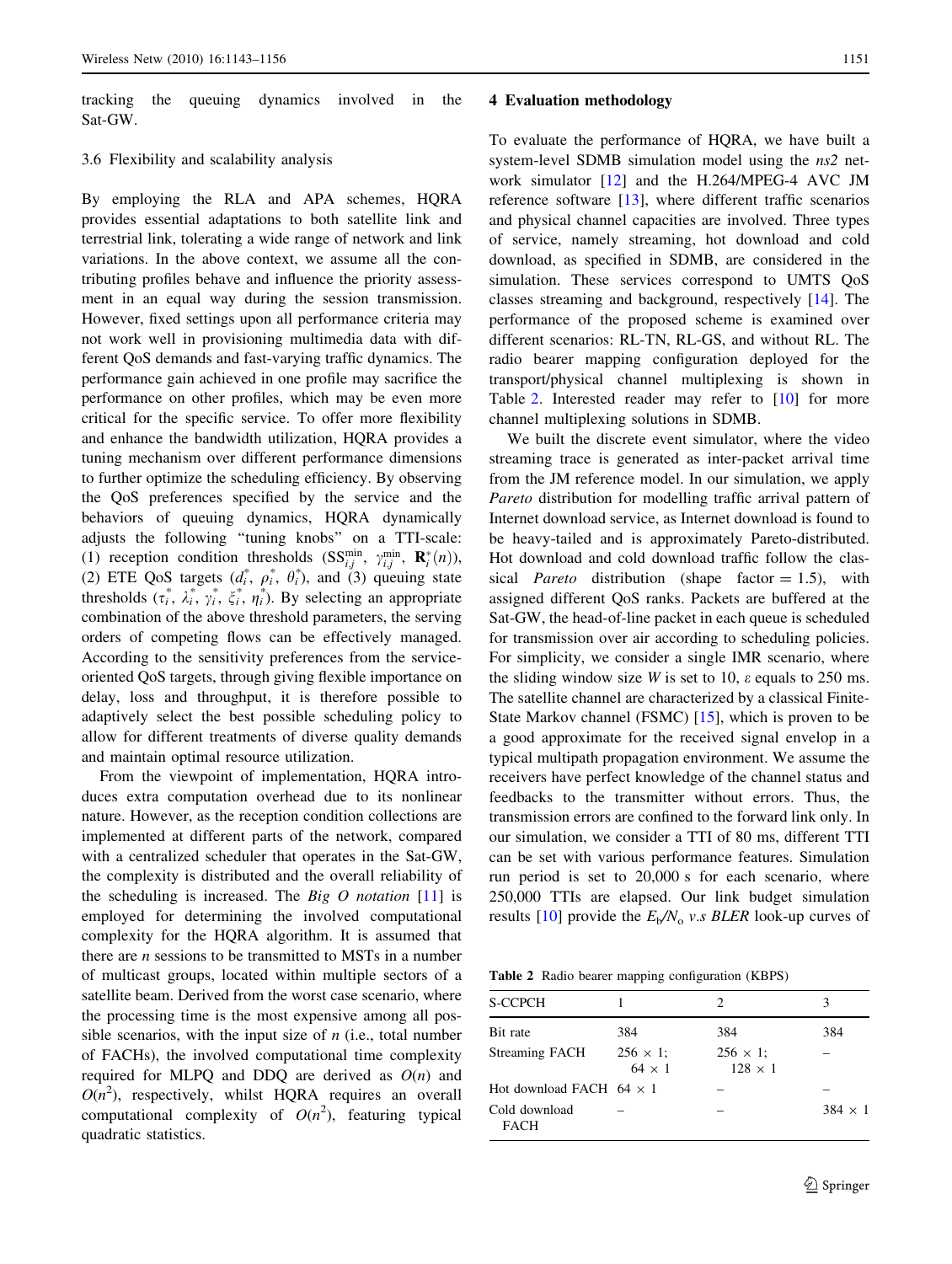<span id="page-9-0"></span>

|  |  | <b>Table 3</b> System simulation parameter |  |
|--|--|--------------------------------------------|--|
|--|--|--------------------------------------------|--|

| Simulation parameter         | Value       |
|------------------------------|-------------|
| Frequency of operation (GHz) | 2.5         |
| Chip rate (Mchip/s)          | 3.84        |
| Spreading factor             | 8           |
| TTI(s)                       | 0.08        |
| Modulation                   | <b>OPSK</b> |
| Coding                       | Turbo code  |
| Code rate                    | 1/3         |
| Maximum bit rate (kbit/s)    | 384         |
| Packet size (bytes)          | 1,280       |
| Terrestrial channel model    | Rayleigh    |
| Satellite channel model      | Ricean      |

each FACH. The physical layer settings for our test bed are given in Table 3.

# 5 Simulation results

# 5.1 Round trip delay

The mean round trip delay (RTD) statistics for all the MSTs in a BC/MC group are measured at the Sat-GW. It is considered as the sum of the propagation delay experienced by the GEO satellite link, the processing and queuing delay, and the transmission delay over the mobile return link. As illustrated in Fig. 4, the cumulative distribution function (CDF) of RTD demonstrates that, compared with MLPQ and DDQ, the service under HQRA scheme experiences much lower RTD and enjoys better fairness than existing schemes in that, it follows the steepest convergence with smoothest slope amongst all the schemes. Therefore, it can be inferred that remarkable gain on the

Fig. 4 CDF of RTD for streaming under different scheme

end-to-end delay and delay variation (jitter) is achievable. It is worth noticing that the streaming service in SDMB is quite sensitive to delay variation, thereby the jitter of the traffic flow should be limited in order to preserve the time variation between packets in the stream [[16\]](#page-12-0). Numerically, hot and cold download classes have a reduction of 43.1 and 56.6% on their mean RTD, respectively. The average jitter reduction for download services is as much as 65.8.0%, while the average jitter reduction for the streaming service is 32.9%. Therefore, the proposed HQRA packet scheduling scheme achieves better queuing jitter than existing schemes. It is noted that, by using HQRA, significant reduction on delay of the lower class service (i.e., download service) has been achieved.

## 5.2 Fairness and channel utilization

The parameter of interest representing the fairness of a packet scheduling algorithm is the throughput ratio, which is obtained by dividing the total bits successfully received by the MSTs with the total bits released from the service provider; lower variance indicates a fairer scheduling scheme. As shown in Fig. [5](#page-10-0), different schemes are investigated during a sample simulation period (i.e.,  $>250,000$ TTIs), where the HQRA achieves the lowest variance value with the fastest convergence curve and lowest max-min variations, which mean that it can provide MSTs with better throughput equality in a short period of time.

The mean physical channel utilization for different scheduling schemes is shown in Fig. [6.](#page-10-0) The performance indicates that HQRA is capable of increasing the overall spectrum efficiency on the S-CCPCH channel. Numerically, it reaches 98.5, 97.4, and 85.8% of the total capacities, respectively. Its nearest candidate, DDQ, reaches 93.7, 95.6, and 85.7% channel utilization, respectively. It is noted that the performance gain achievable on S-CCPCH 3

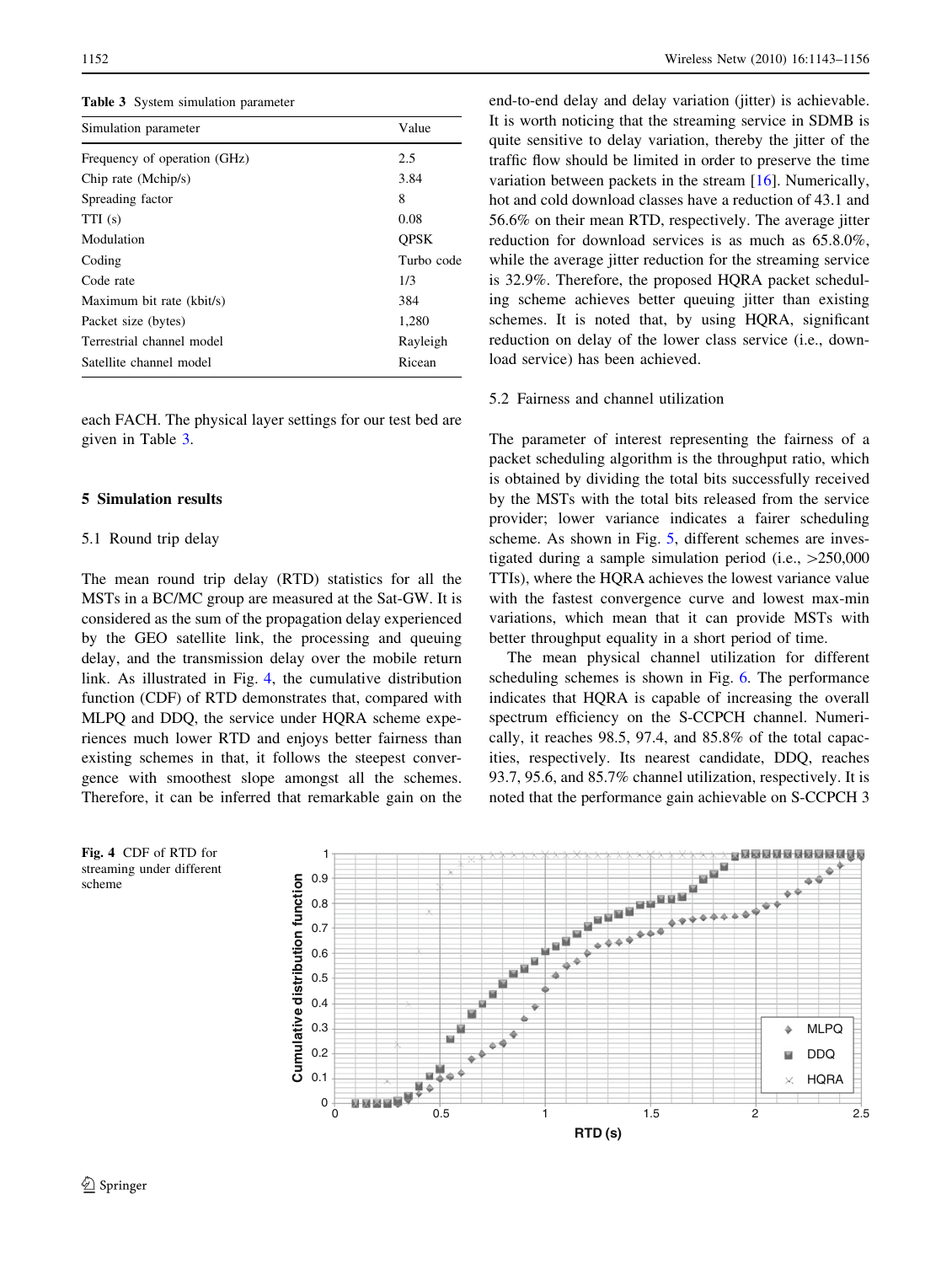<span id="page-10-0"></span>



Fig. 6 Mean physical channel utilization

are largely limited since there is a maximum power limit on each satellite spot beam, and the power is allocated from S-CCPCH 1 to S-CCPCH 3. From the results, it can be inferred that the proposed HQRA scheme has essential impact on increasing the throughput and physical channel utilization.

# 5.3 Analysis of return-link diversity

In this section, we study the performance variations of HQRA under diverse return links. From our discussions, we found that perfect feedback on CSI metrics can be presumed if RL-TN is in presence, while the RL-GS is characterized by imperfect feedbacks with large delay-loss products. We define the normalized transmission capacity as the ratio between instantaneous data rate and the maximum supportable data rate of the corresponding session. Figure [7](#page-11-0) analyzes the average normalized transmission capacity achievable with different reception condition threshold  $\mathbf{R}_i^*(n)$ . It is shown that the transmission capacity declines with more stringent reception condition threshold, while it achieves the best performance for all the FACHs when the MSTs are accessible to RL-TN. It is therefore proves that, effective utilization on important feedback information, even if it is imperfect in RL-GS, can improve the transmission efficiency and thereby optimizing the overall system performance.

# 5.4 PSNR performance

Table [4](#page-11-0) summarizes the overall performances of MLPQ, DDQ, and HQRA for streaming the video sequence Coastguard over four FACHs in terms of the number of lost packets, the number of affected video frames, and the average peak-signal-to-noise-ratio (PSNR) of all FACHs. The BLER of 1 and 2% are tested, respectively. The video sequences are encoded with group of picture (GOP) of 30 frames, including one I-frame and nine P-frames. There are two B-frames between neighboring P frames. No error control coding is used in the video codec. The encoded bitstream is concatenated, packetized and converted to a trace file, which serves as a traffic generator during the simulation. The trace file repeats itself to simulate the transmission of 10,000 frames for each sequence in each FACH.

At the video decoder, a frame is affected whenever a part of its data is in a lost packet. A lost B-frame will affect only one frame, whilst a lost P-frame or I-frame will affect all subsequent frames in the GOP. In our simulation, a simple frame repetition scheme is used to reconstruct all affected frames, where the last perfectly decoded frame repeats itself until the next perfectly decoded frame is available. Table [4](#page-11-0) shows that, compared with MLPQ and DDQ, the HQRA reduces the overall number of lost packets and affected frames by 17–35%. It is also proved that the PSNR improvement is greater as the BLER increases to 2%, where more than 0.2 dB gain is achievable, compared with  $\langle 0.1 \text{ dB} \rangle$  in BLER = 1%. Note that although the average PSNR improvement across all FACHs is limited due to the large number of frames, the significant reduction on the affected number of frames will greatly enhance the visual quality of the received video.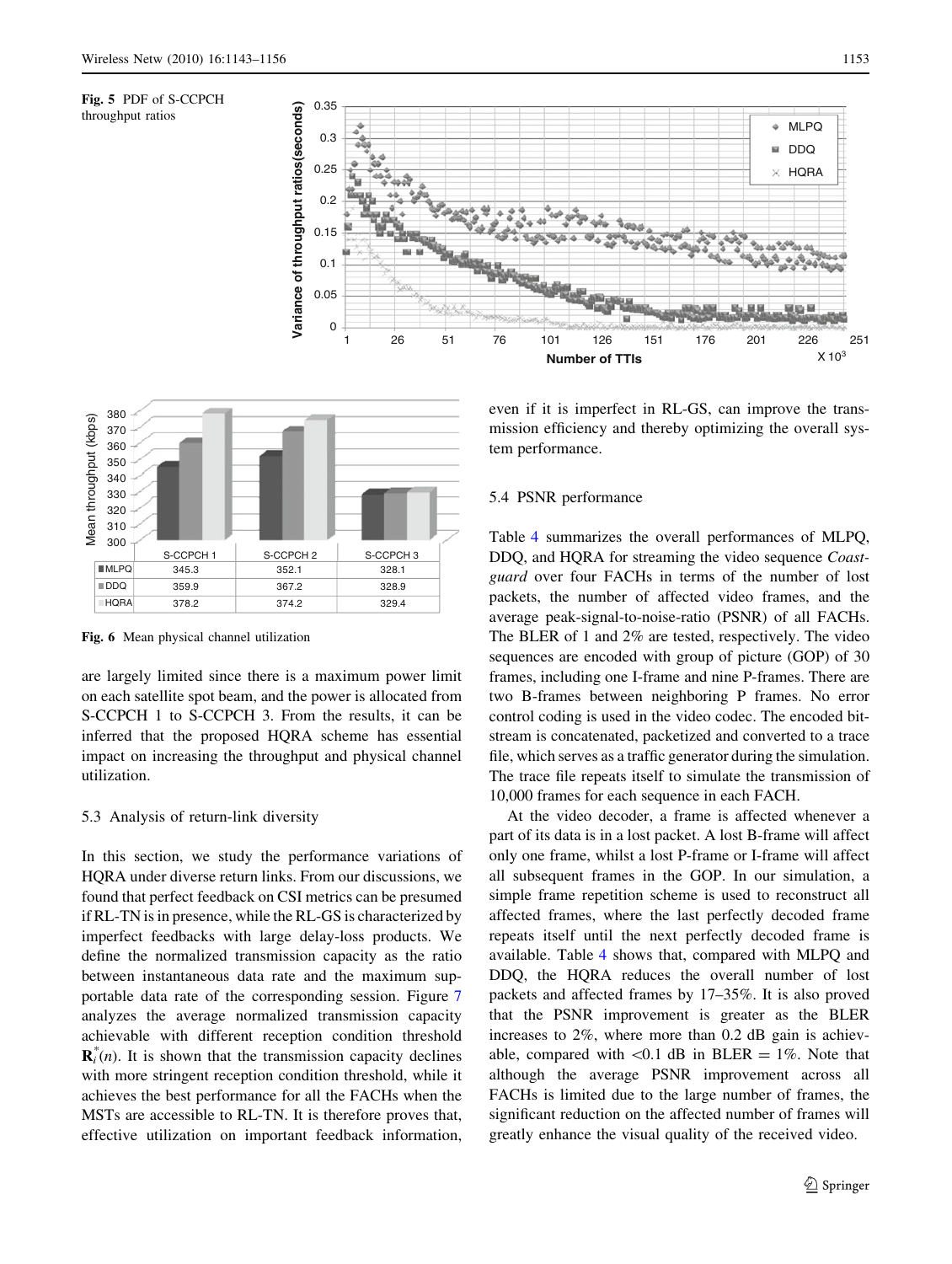<span id="page-11-0"></span>

Fig. 7 Normalized transmission capacity under different return-link scenarios

# 6 Conclusions

In this paper, we proposed a novel cross-layer quality-driven packet scheduling scheme, namely HQRA, for bidirectional satellite multimedia networks. By jointly optimizing the

Table 4 Performances comparison for streaming the video sequence coastguard under different scheduling schemes

| <b>BLER</b> | Scheme      | No. of<br>lost packets | No. of affected<br>frames | <b>Y-PSNR</b><br>(dB) |
|-------------|-------------|------------------------|---------------------------|-----------------------|
| $1\%$       | <b>MLPO</b> | 38 (0.51%)             | 757 (1.87%)               | 33.35                 |
|             | <b>DDO</b>  | 34 (0.46%)             | 754 (1.86%)               | 33.36                 |
|             | <b>HORA</b> | 26 (0.35%)             | 567 (1.40%)               | 33.43                 |
| 2%          | <b>MLPO</b> | 92 (1.24%)             | $1,750(4.32\%)$           | 33.02                 |
|             | <b>DDO</b>  | 73 (0.99%)             | 1,742 (4.30%)             | 33.00                 |
|             | <b>HORA</b> | 61 $(0.81\%)$          | $1,142(2.82\%)$           | 33.24                 |

cross-layer problem from MAC layer scheduling, application layer quality targets and physical layer channel and data rate information, the proposed scheme is capable of improving the performance on service QoS guarantees and transmission efficiency. Performance evaluation of the HQRA scheme has been carried out via simulation studies. The results show that, compared with the existing packet scheduling schemes adopted in unidirectional satellite broadcasting system, by considering various aspects of multimedia QoS provisioning, our scheme not only improves the network performance on delay, jitter, channel utilization, but also optimizes the application-oriented QoS, fairness and video quality.

Acknowledgments The authors would like to thank Dr. Linghang Fan and Dr. Atta Quddus from University of Surrey for their valuable discussions and providing physical layer link budget data for the simulation part of this paper. J. Liu's work was supported by a Canada NSERC Discovery Grant and an NSERC Strategic Project Grant.

#### References

- 1. Chuberre, N., et al. (2004). Satellite digital multimedia broadcasting for 3G and beyond 3G systems, 13th IST mobile & wireless communication summit 2004, Lyon, France.
- 2. 3GPP TS 22.146 V6.6.0, Multimedia broadcast/multicast service: Stage 1, October 2004.
- 3. Dovrolis, C., et al. (2002). Proportional differentiated services: Delay differentiation and packet scheduling. IEEE Transactions Networking, 10(1), 12–26.
- 4. Huang, V., & Zhuang, W. (2004). QoS-oriented packet scheduling for wireless CDMA network. IEEE Transactions Mobile Computing, 3(1), 73–85.
- 5. Aniba, G., & Aissa, S. (2004). Adaptive proportional fairness for packet scheduling in HSDPA. IEEE Globecom, 6(29), 4033–4037.
- 6. Karaliopoulos, M., et al. (2004). Packet scheduling for the delivery of multicast and broadcast services over S-UMTS. International Journal of Satellite Communications and Networking, 22, 503–532.
- 7. Fan, L., Du, H., Mudugamuwa, U., Evans, B. G. (2008). A crosslayer delay differentiation packet scheduling scheme for multimedia content delivery in SDMB system. IEEE Transaction on Broadcasting, 54(4), 806–815.
- 8. Du, H., et al. (2007). A cross-layer packet scheduling scheme for multimedia broadcasting via satellite digital multimedia broadcasting system. IEEE Communications Magazine, 45(8), 94–101.
- 9. 3GPP, TS 25.301 v8.2.0, Radio interface protocol architecture, June 2008.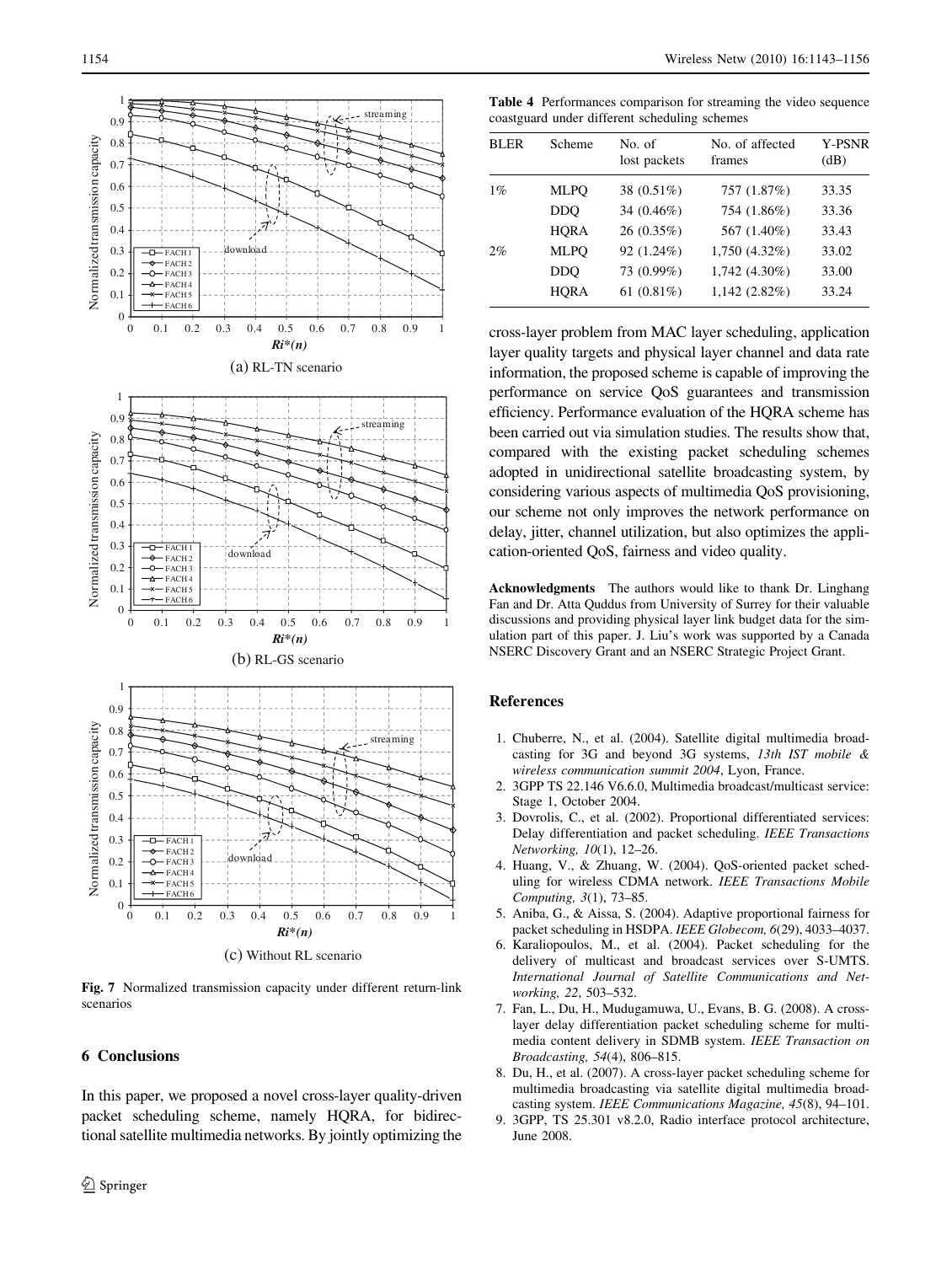- <span id="page-12-0"></span>10. 3GPP, TS 25.214 v8.2.0, Physical layer procedures (FDD), May 2008.
- 11. Homer, S., & Selman, A. (2000). Computability and complexity theory. Berlin: Springer.
- 12. <http://www.isi.edu/nsnam>.
- 13. <http://iphome.hhi.de/suehring/tml/>.
- 14. Holma, H., & Toskala, A. (2002). WCDMA for UMTS: Radio access for third generation mobile communications (2nd ed.). New York: Willey.
- 15. Zhang, Q., & Kassam, S. A. (1999). Finite-state markov model for reyleigh fading channels. IEEE Transactions Communications, 47(11), 1688–1692.
- 16. 3GPP TS 23.107 V7.1.0, Quality of service (QoS) concept and architecture, September 2007.

## Author Biographies



Hongfei Du (S'05-M'07) received the B.E. degree in Electronic Information Engineering from the Department of Electronic Engineering, Beijing University of Aeronautics & Astronautics, Beijing, China, in 2003. He received the M.Sc., M.Phil, and Ph.D. degrees in Wireless Communications from University of Surrey, United Kingdom, in 2004, 2005, and 2007, respectively. From 2007 to 2008, he was with CREATE-

NET International Research Institute, Italy, as a member of research staff then project leader, coordinating and conducting EU research projects on middleware/software implementation, system architecture and protocol design for the convergence between heterogeneous broadcast and mobile networks. From 2008, he is with School of Computing Science & School of Engineering Science, Simon Fraser University, as a postdoctoral researcher and Ebco-Epic Fellow, working on adaptive video transmission over mobile WiMAX networks. Hongfei has been involved in extensive research projects in the area of mobile broadcasting convergence, mobile communications and satellite communications systems and has also served as a TPC and reviewer for many leading journals and international conferences/workshops including IEEE Wireless Communication, IEEE Transaction on Vehicular Technology, ICC, Globecom, etc. His research interests lie in the area of mobile and satellite multimedia broadcasting, focusing on radio resource management, packet scheduling, quality-of-service support, scalable video coding and cross-layer design.



Xiaozheng Huang received his B.E. degree in Telecommunication Engineering from Department of Information Science and Electronic Engineering, Zhejiang University, China in 2007. He is currently working towards the M.A.Sc. degree at the school of Engineering Science, Simon Fraser University, Burnaby, BC, Canada, pursuing research in the field of image and video coding and joint source channel coding.



Jie Liang (S'99-M'04) received the B.E. and M.E. degrees from Xi'an Jiaotong University, China, in 1992 and 1995, the M.E. degree from National University of Singapore (NUS), in 1998, and the Ph.D. degree from the Johns Hopkins University, Baltimore, MD, in 2003, respectively. Since May 2004, he has been an Assistant Professor at the School of Engineering Science, Simon Fraser University, Burnaby, BC, Canada. From 2003 to 2004, he was with the Video

Codec Group of Microsoft Digital Media Division, Redmond, WA. Dr. Liang's research interests include image and video coding, multirate signal processing, and joint source channel-coding.



Jiangchuan Liu (S'01-M'03- SM'08) received the B.E. degree (cum laude) from Tsinghua University, Beijing, China, in 1999, and the Ph.D. degree from The Hong Kong University of Science and Technology in 2003, both in computer science. He was a recipient of Microsoft Research Fellowship (2000), a recipient of Hong Kong Young Scientist Award (2003), and a co-inventor of one European patent and two US patents. He co-authored the Best Student Paper of

IWQoS'08 and the Best Paper (2009) of IEEE Multimedia Communications Technical Committee (MMTC). He is currently an Assistant Professor in the School of Computing Science, Simon Fraser University, British Columbia, Canada, and was an Assistant Professor in the Department of Computer Science and Engineering at The Chinese University of Hong Kong from 2003 to 2004. His research interests include multimedia systems and networks, wireless ad hoc and sensor networks, and peer-to-peer and overlay networks. He is an Associate Editor of IEEE Transactions on Multimedia, and an editor of IEEE Communications Surveys and Tutorials. He is a Senior Member of IEEE and a member of Sigma Xi.



Barry G. Evans received the B.Sc. and Ph.D. degrees in Electrical Engineering and microwave systems from the University of Leeds in 1965 and 1968, respectively. He is Director of the Centre for Communications Systems Research at the University of Surrey in the United Kingdom where he is a Professor and also Pro-Vice Chancellor for Research and Enterprise. He is editor of the International